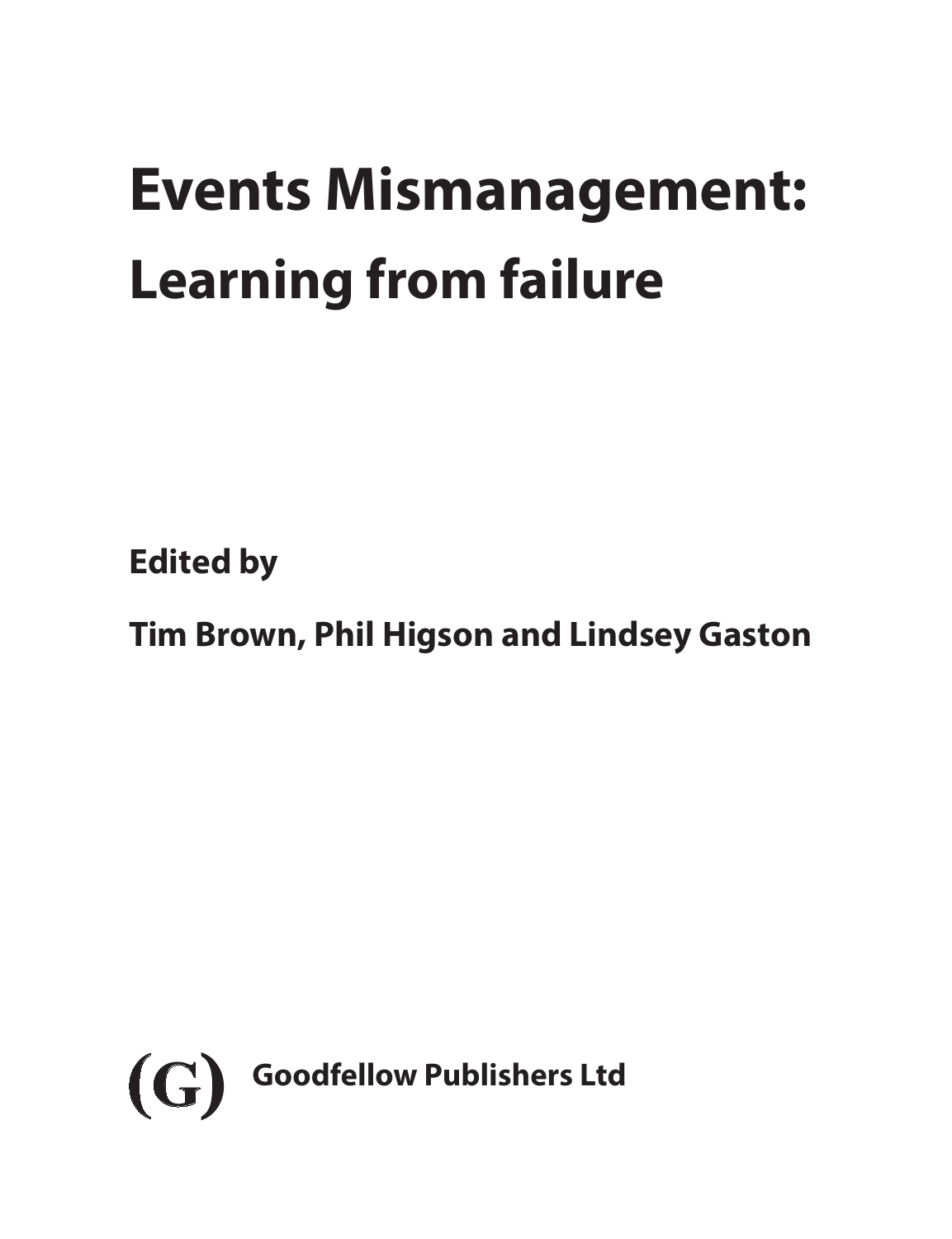<span id="page-1-0"></span>Published by Goodfellow Publishers Limited, 26 Home Close, Wolvercote, Oxford OX2 8PS **(G)**http://www.goodfellowpublishers.com

British Library Cataloguing in Publication Data: a catalogue record for this title is available from the British Library.

Library of Congress Catalog Card Number: on file.

ISBN: 978-1-915097-12-5

DOI: 10.23912/9781915097101-4980

Copyright © Tim Brown, Phil Higson and Lindsey Gaston, 2022

All rights reserved. The text of this publication, or any part thereof, may not be reproduced or transmitted in any form or by any means, electronic or mechanical, including photocopying, recording, storage in an information retrieval system, or otherwise, without prior permission of the publisher or under licence from the Copyright Licensing Agency Limited. Further details of such licences (for reprographic reproduction) may be obtained from the Copyright Licensing Agency Limited, of Saffron House, 6–10 Kirby Street, London EC1N 8TS.

All trademarks used herein are the property of their repective owners, The use of trademarks or brand names in this text does not imply any affiliation with or endorsement of this book by such owners.

Design and typesetting by P.K. McBride, www.macbride.org.uk

Cover design by Cylinder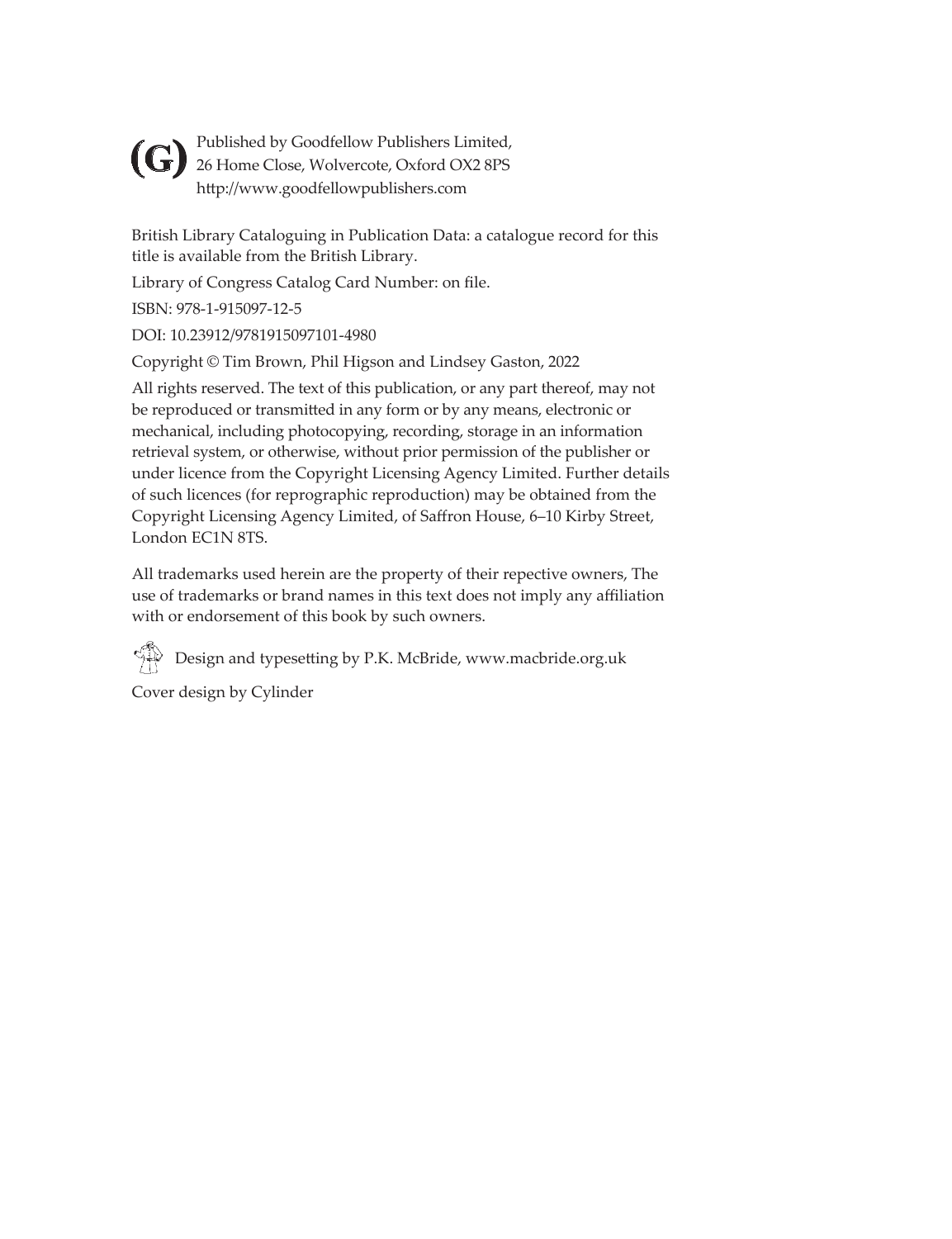## <span id="page-2-0"></span>**Contents**

|                | Preface                                                                     | vi             |
|----------------|-----------------------------------------------------------------------------|----------------|
|                | <b>Editors and contributors</b>                                             | X              |
| 1              | <b>Learning from Events Mismanagement</b><br>Phil Higson                    | 1              |
|                | There is great value in disaster                                            | $\mathbf{1}$   |
|                | How managers learn                                                          | $\overline{2}$ |
|                | Learning from failure                                                       | $\overline{4}$ |
|                | Barriers to learning from failure                                           | 7              |
|                | Strategies for learning from failure                                        | 11             |
|                | Managing mistakes out of events                                             | 17             |
| $\overline{2}$ | <b>Stakeholder Mismanagement</b><br>Steve Jones and Tim Kerr                | 28             |
|                | Examination of theoretical context                                          | 29             |
|                | Case study 2.1: Big Church Day Out                                          | 33             |
|                | Case study 2.2: Shakedown                                                   | 35             |
|                | Utilising the theoretical framework to examine and analyse the case studies | 36             |
| 3              | <b>Managing Event Stakeholders</b><br><b>Claire Drakeley</b>                | 45             |
|                | Theoretical perspectives                                                    | 46             |
|                | Case study 3.1: Public sector engagement programme                          | 56             |
|                | Case study 3.2: Cultural venue for technology product launch                | 58             |
|                | Analysis                                                                    | 60             |
| 4              | Adding Fuel to the 'Fyre'<br>Leila-Jane Edwards & Nikki McGavin             | 75             |
|                | The professionalisation of the events industry                              | 76             |
|                | The phenomenon of event and festival failure                                | 77             |
|                | The importance of learning from failure                                     | 78             |
|                | Case 4.1: A Critical Analysis of Vestiville                                 | 82             |
|                | Applying the EMBOK Model to Vestiville                                      | 87             |
|                | Lessons learnt                                                              | 87             |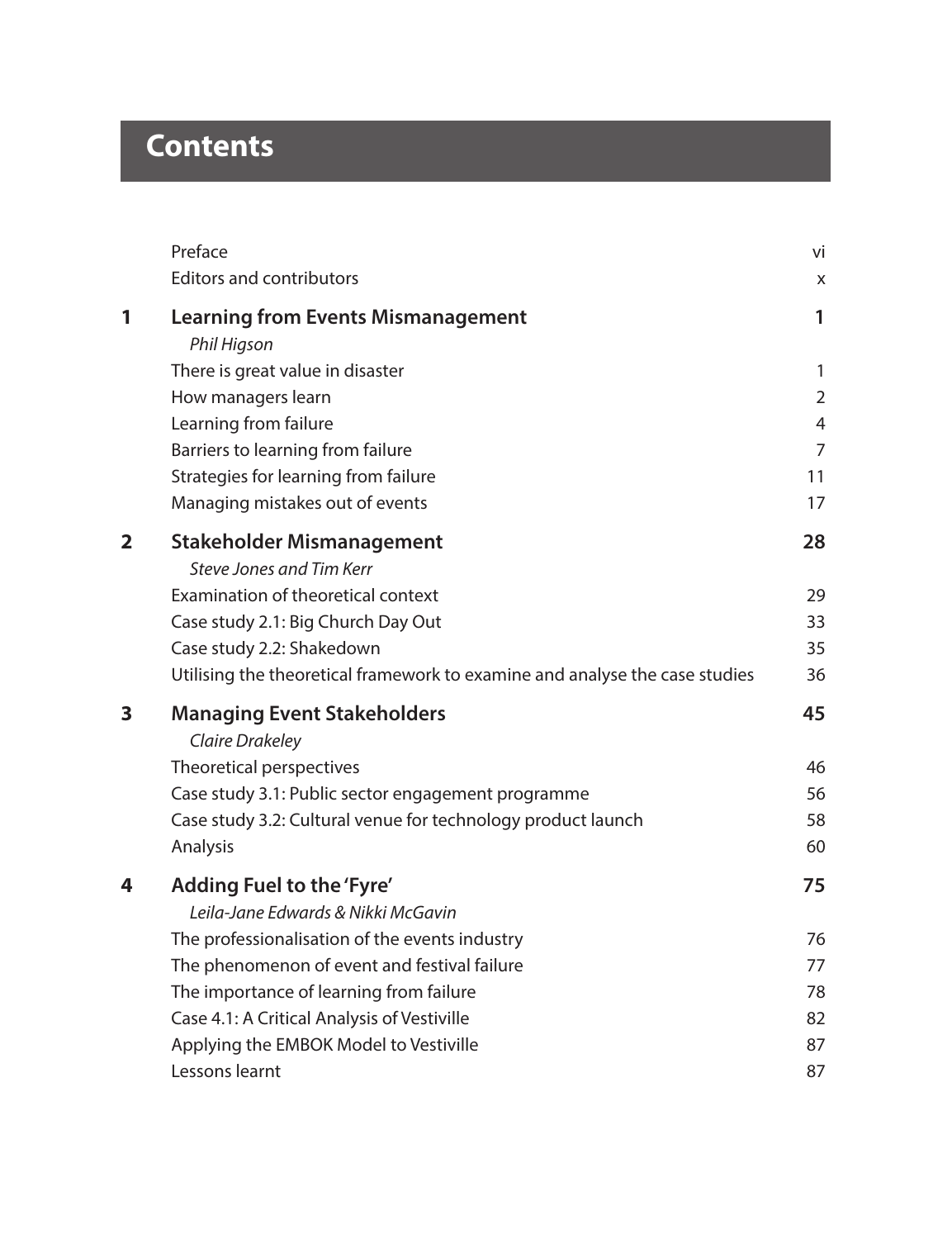<span id="page-3-0"></span>

| 5 | <b>Safety in Numbers</b>                                                                        | 105        |
|---|-------------------------------------------------------------------------------------------------|------------|
|   | Claire Drakeley and Tim Brown<br>Theoretical underpinning                                       | 106        |
|   | Trichotomy of Community Events model                                                            | 112        |
|   | Free-to-attend events                                                                           | 113        |
|   | Case study 5.1: Chester Christmas Parades                                                       | 116        |
|   | Case study 5.2: City of Lights                                                                  | 119        |
|   | Analysis                                                                                        | 122        |
|   | Impact of Covid-19                                                                              | 131        |
| 6 | VIP Hospitality Packages - Style over Substance?<br>Jonathan Fry                                | 137        |
|   | SERVQUAL                                                                                        | 138        |
|   | Case study 6.1: Fyre Festival                                                                   | 141        |
|   | Organisational considerations                                                                   | 145        |
|   | Consumer involvement                                                                            | 150        |
| 7 | Don't Believe the Hype?<br>Peter Vlachos                                                        | 159        |
|   | The peculiar nature of events and event marketing                                               | 162        |
|   | Hype, buzz, and digital marketing                                                               | 163        |
|   | Legal and ethical dimensions of event marketing                                                 | 165        |
|   | Case study 7.1: Monster Jam                                                                     | 169        |
|   | Case study 7.2: Monstrous Festival                                                              | 171        |
|   | Case study 7.3: Fyre Festival                                                                   | 175        |
|   | A proposed model of event mis-marketing                                                         | 176        |
| 8 | <b>The Hope and Glory Festival</b>                                                              | 182        |
|   | Laura Dixon and Lindsey Gaston<br>Global shifts and the importance of events in place marketing |            |
|   | European Capital of Culture, 2008                                                               | 183<br>184 |
|   | Case study 8.1: The Hope and Glory Music Festival                                               | 187        |
|   | A framework for decentralised event planning                                                    | 189        |
|   | What went wrong?                                                                                | 191        |
| 9 | <b>What a Waste!</b>                                                                            | 197        |
|   | Joo-Ee Gan, Brian Low and Benjamin Wong Tziak Ze                                                |            |
|   | The SEA Games Green Initiatives                                                                 | 198        |
|   | Stakeholder theory and waste management                                                         | 200        |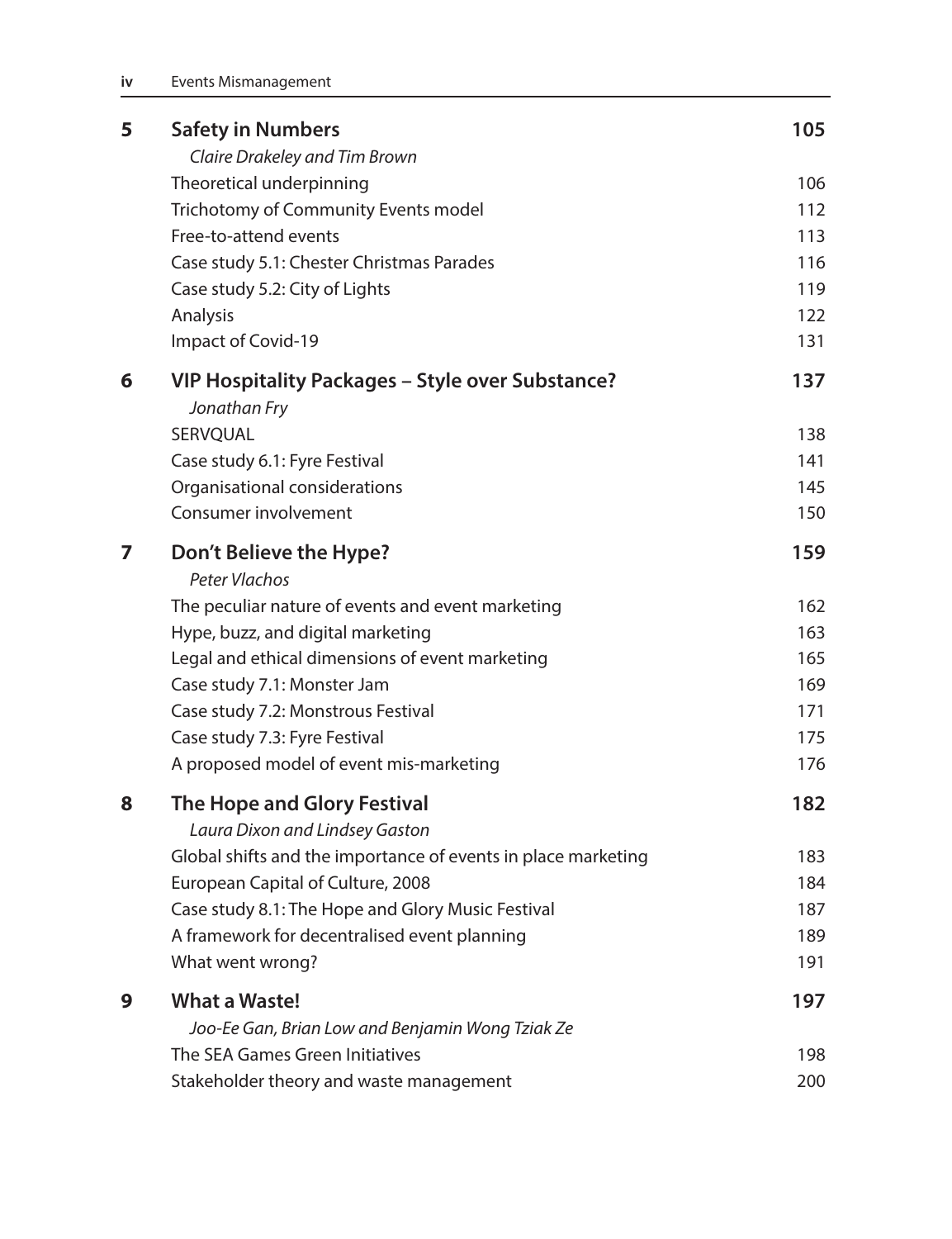<span id="page-4-0"></span>

|    |                                                           | Contents | $\mathbf v$ |
|----|-----------------------------------------------------------|----------|-------------|
|    | Case study 9.1: SEA Games, August 2017                    |          | 201         |
|    | Analysis of the issues                                    |          | 203         |
| 10 | <b>Mishap in Macao</b><br>Ubaldino Couto and Clara Lei    |          | 215         |
|    | Risk management                                           |          | 216         |
|    | Communication strategy                                    |          | 219         |
|    | Case study 10.1: Accident at the 2018 Macau Grand Prix    |          | 221         |
|    | Analysis                                                  |          | 222         |
| 11 | <b>Running the Risk</b><br>Clare Lade                     |          | 229         |
|    | Case study 11.1: Bushfires at the Kimberley Ultramarathon |          | 230         |
|    | Theoretical concept                                       |          | 231         |
|    | Case study analysis                                       |          | 235         |
|    | Recommendations                                           |          | 244         |
|    | <b>Index</b>                                              |          | 249         |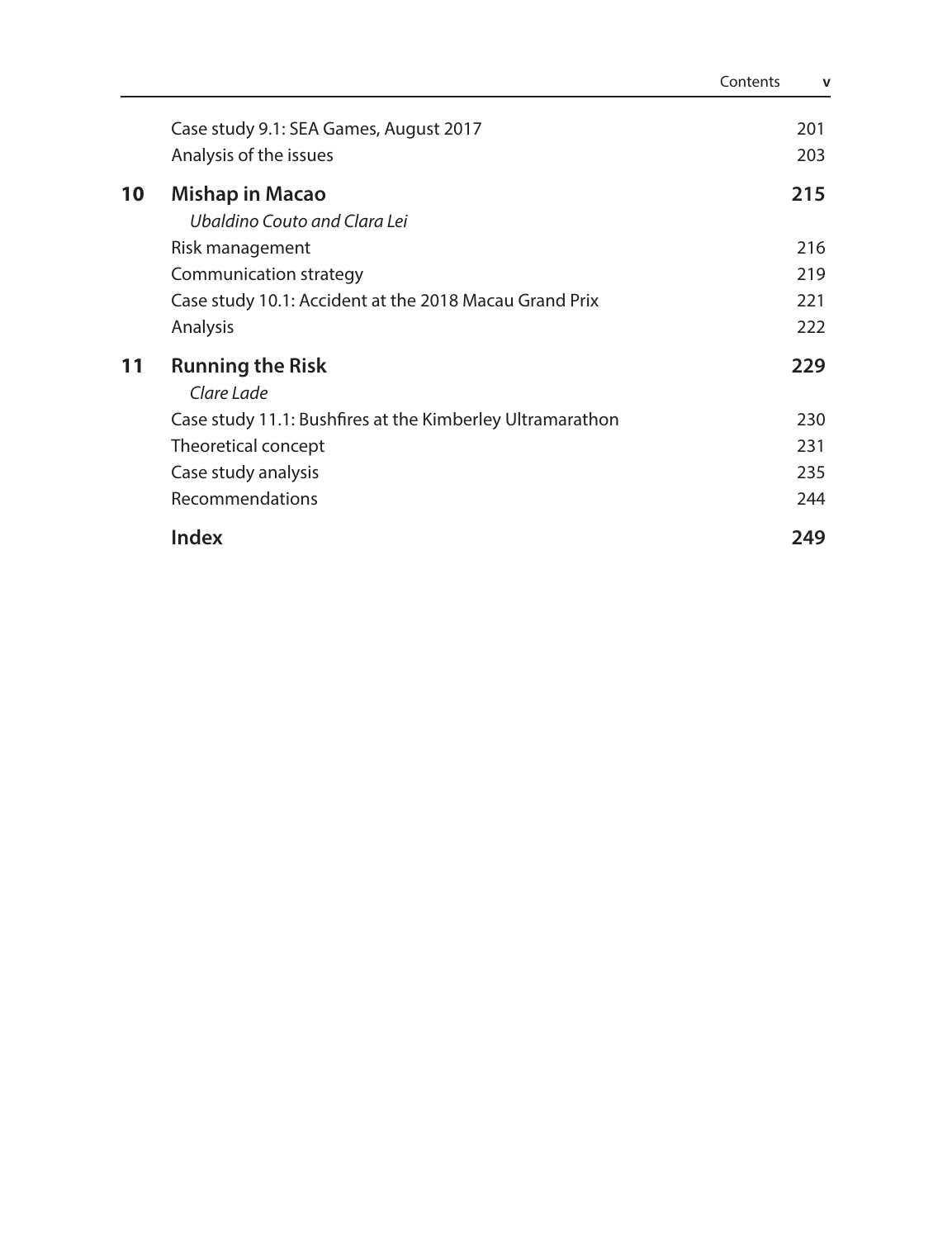## <span id="page-5-0"></span>**Preface**

The book has evolved from our own collective reflections on teaching future event professionals, and our constructive attitude to making mistakes and learning from these. Our inspiration for this approach stems from two oft cited quotes. First, that of Thomas Edison who noted that "*there is great value in disaster*", which illustrates the importance of positivity and opportunity-seeking, after a fire destroyed much of his life's work. Second, Henry Ford's position that "*the only real mistake is the one from which we learn nothing*", which highlights the critical importance of not just being positive, but of learning from mistakes. This offers a useful counterbalance to any over-reliance on best practice exemplars. After all, it could be argued that learning from mistakes is the most fundamental type of learning we have all used, as we grow and develop. Therefore, this book aims to embrace this core ideology of 'learning from failure', and positions itself as being concerned with *Events Mismanagement*, as opposed to *Events Management* (of which there is an abundance of excellent books, articles, and papers).

With an estimated economic value of over £70 billion in the UK, and hundreds of \$billions worldwide annually, the stakes are incredibly high for the event industry, and thus for event professionals to deliver high quality events. This is coupled with ever increasing consumer expectations, as event attendees' demand quality experiences and value for money. Events professionals are therefore under intense pressure to continually exceed these expectations. Under this pressure, and with growing demand for more innovative events, failings can occur. Whilst many of these failings will be relatively minor in nature, far too many end catastrophically, often due to poor planning, lack of coordination or human failure. This book aims to help event professionals (both current and aspiring) to understand why this happens, and to reduce the likelihood of failure in the future.

*Events Mismanagement* is a unique text which examines events from a very different perspective – that of how and why events fail, and what we can learn from this, whether as academics or as practitioners. Currently there is limited scholarship regarding the mismanagement of events, as the overwhelming extent of the literature focuses on the creation, design, planning, managing and evaluation of events. So, this book is designed to build knowledge, enhance management learning, and develop practitioner expertise. It does so through detailed discussions of case studies on event failures.

Whilst the event industry has evolved rapidly in the last 30 years, with a subsequent growth of education and professionalism, event failings and mismanagement still occur. Case studies of event failures are often cited in the press, and we regularly witness headlines concerning 'festival failures', 'concert catastrophes' and 'woeful winter wonder-lands'. These serve to implicate the industry as whole, irrespective of the fact that millions of events take place every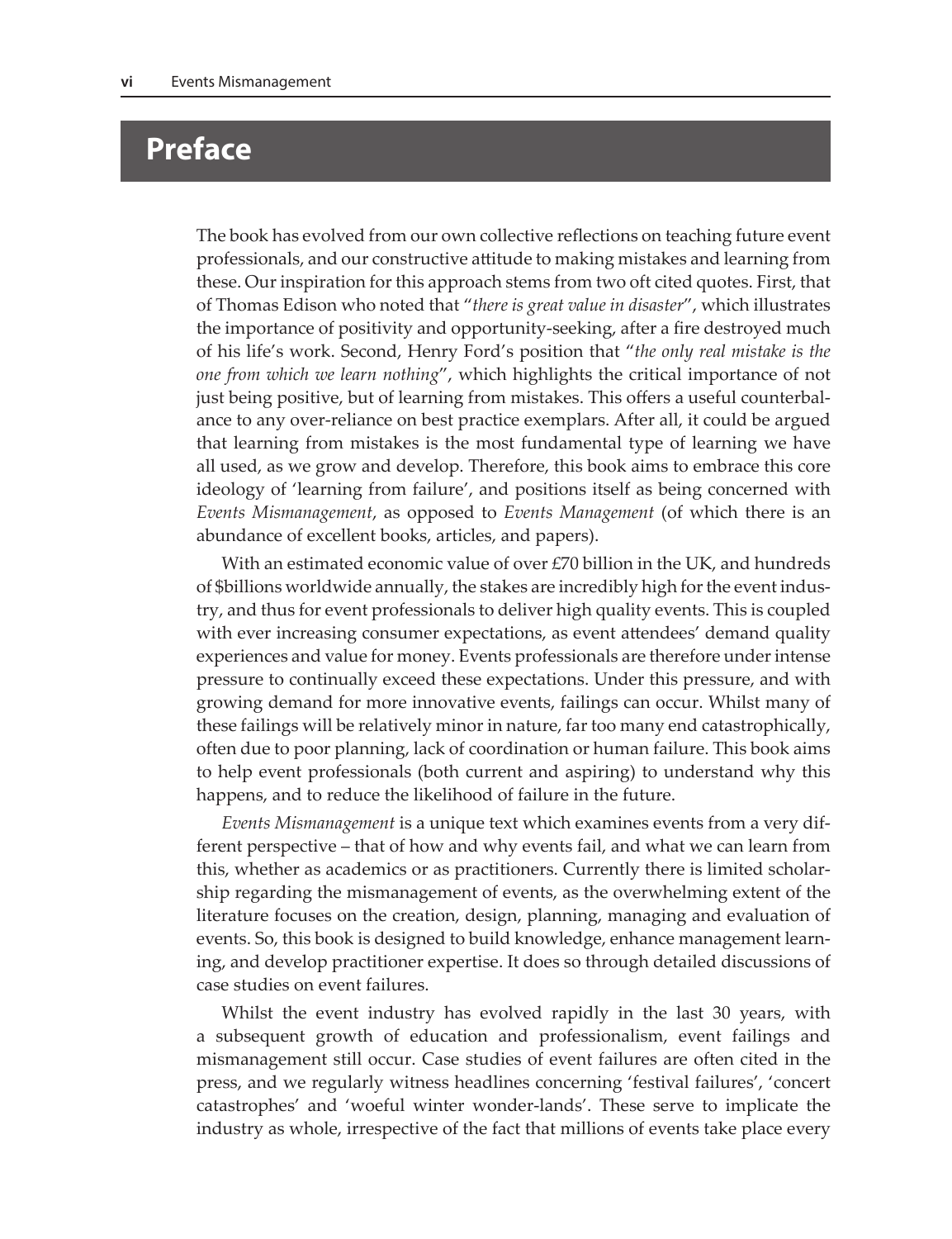<span id="page-6-0"></span>year without any serious hitches. Nonetheless, such high-profile event failures represent a significant learning opportunity for event professionals, academics, and students. Indeed, there is just as much to be learnt from systematic appraisals of the mismanagement of events, as there is from a traditional examination of the event management process. With that in mind, this book particularly considers:

- Why events fail
- What we can learn from failure
- $\blacksquare$  How we can improve practice through learning about event failure
- $\blacksquare$  How events can be safer
- How to reduce the chance of events failing.

This book has been written for events industry practitioners, and for lecturers and students on events management, hospitality, leisure management or tourism management courses. Each chapter is designed to explore different aspects of how and why events fail, and what we can learn from these failures. The case studies represent a broad international mix, including examples from the United Kingdom, USA, Belgium, China, Malaysia, and Australia.

We have ordered the chapters in broad relation to the Events Management Body of Knowledge (EMBOK) 'Knowledge Domains': Administration; Design; Marketing; Operations; and Risk.

- **Administration** incorporating financial management, people (HR), information and communications, procurement and resources, and stakeholders.
- **Design** encompassing the theme, style and typology of the event, programming, and production management.
- **Marketing** involving the marketing plan and channels, branding and image, public relations, sales, and sponsorship.
- **Operations** concerning the venue or event site, event logistics and infrastructure, technical management, and attendee management.
- **Risk** comprising risk management, legal and regulatory requirements, health and safety, crisis, and emergency management.

Each chapter provides a detailed explanation of a selected event failure case study, which is aligned to one or more of the domains. It then identifies what can be learned from the case study and suggests how this learning can be applied, in order to better manage future events. This structure offers a framework which can help academics and students relate the case studies to recognised event planning stages. This approach should be useful to event practitioners seeking insights into problems they may be facing at specific stages of the planning process.

The first chapter, *Learning from Events Mismanagement,* examines the literature surrounding how managers learn from business mistakes as part of their development. It also offers insights into the importance of how organizations develop mistake analysis processes, grounded in a no-blame, learning culture. This sets the scene for the ten-case study orientated chapters which follow.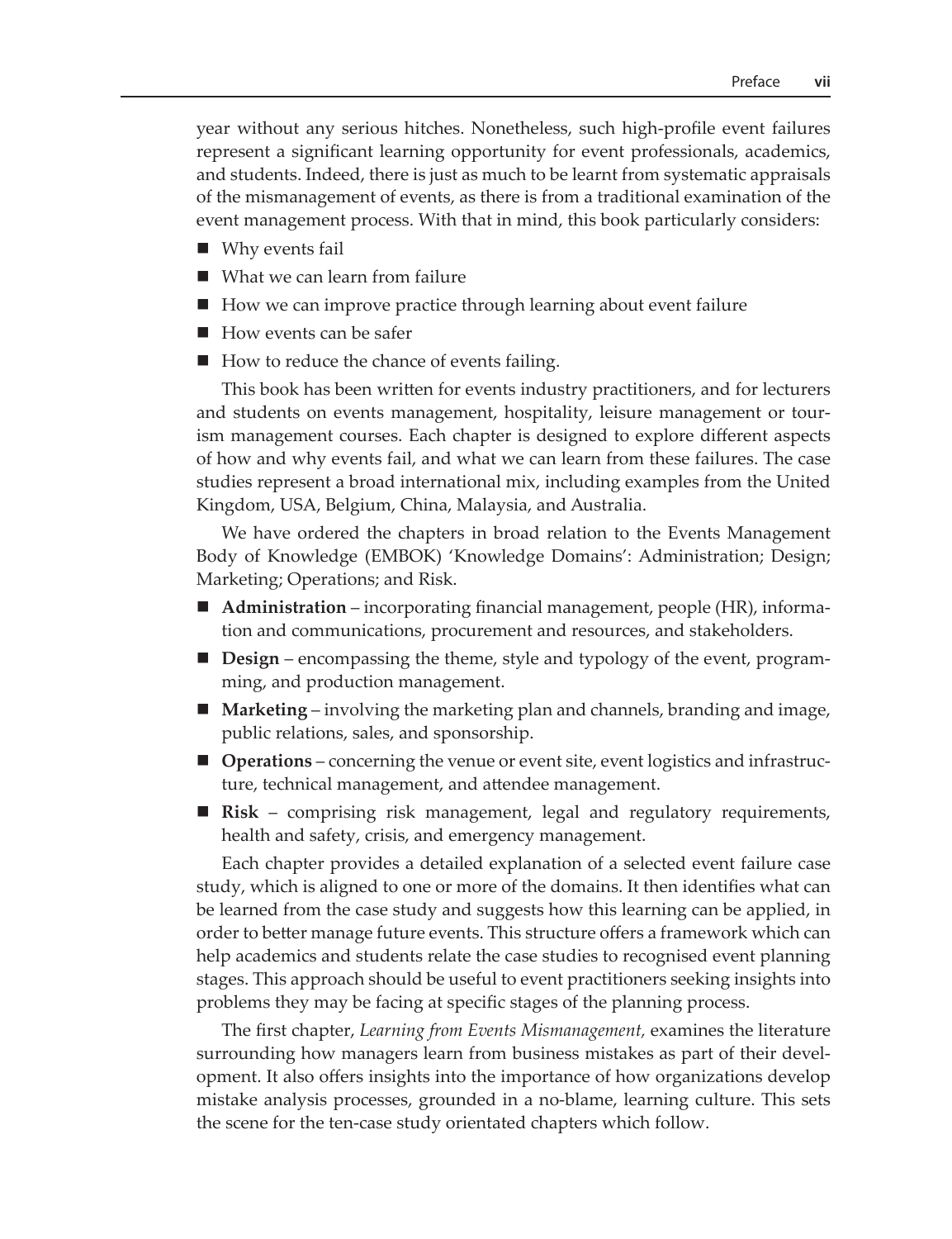<span id="page-7-0"></span>Chapters 2 and 3 fit under the EMBOK 'Administration' domain, as both focus on the engagement of stakeholders which is critical to event delivery.

- Chapter 2, *Stakeholder Mismanagement: Learning from failure at two major music festivals*, provides insights from The Big Church Day Out and Shakedown events, exploring these case studies to identify key themes and best practice in stakeholder management for event professionals.
- Chapter 3, *Managing Event Stakeholders: Expect the unexpected*, explores two different examples of event stakeholder management from the service provider's perspective, in order to consider how poor client relationships can lead to event management failure.

Chapters 4 and 5 are aligned to the EMBOK 'Design' domain, as both focus on the overall event design, programme and planning.

- Chapter 4, *Adding Fuel to the 'Fyre': leaving it late at Vestiville*, examines the Belgian event's failure to explore issues around event planning, project management, and communications, to critically evaluate the reasons for the festival's failure and last-minute cancellation, thus providing valuable learning points.
- Chapter 5, *Safety in Numbers: the challenges of managing free-to-attend events,* investigates the under-researched free-to-attend events context, and the significant challenges these pose for event organizers and their host communities. The chapter explores the lessons learnt from two large scale community events in the UK.

Chapters 6 and 7 are associated with the EMBOK 'Marketing' domain, as both focus on event marketing, sales and sponsorship.

- Chapter 6, *VIP Hospitality Packages: Style over substance?,* examines the role of the event professional in setting and managing event expectations through its communications and marketing, and its significance in terms of managing potential service and event failure. High profile event failures, such as Fyre Festival, are examined in the context of these expectations.
- Chapter 7, *Don't Believe the Hype: Concepts, causes, and effects of event mismarketing,* investigates how and why event marketing efforts fail due to overpromising but under-delivering, and the negative impact this can have on the event's brand, on stakeholders associated with the event, and on the events industry more widely.

Chapters 8 and 9 are aligned to the EMBOK 'Operations' domain, as both explore the event site, infrastructure, and attendee management.

■ Chapter 8, *What a Waste! Stakeholder engagement and sports event waste management: An analysis on operational efficiency*, explores the SEA Games 2017 in Malaysia as a critical case study that failed to develop appropriate plans and infrastructure for successful event delivery.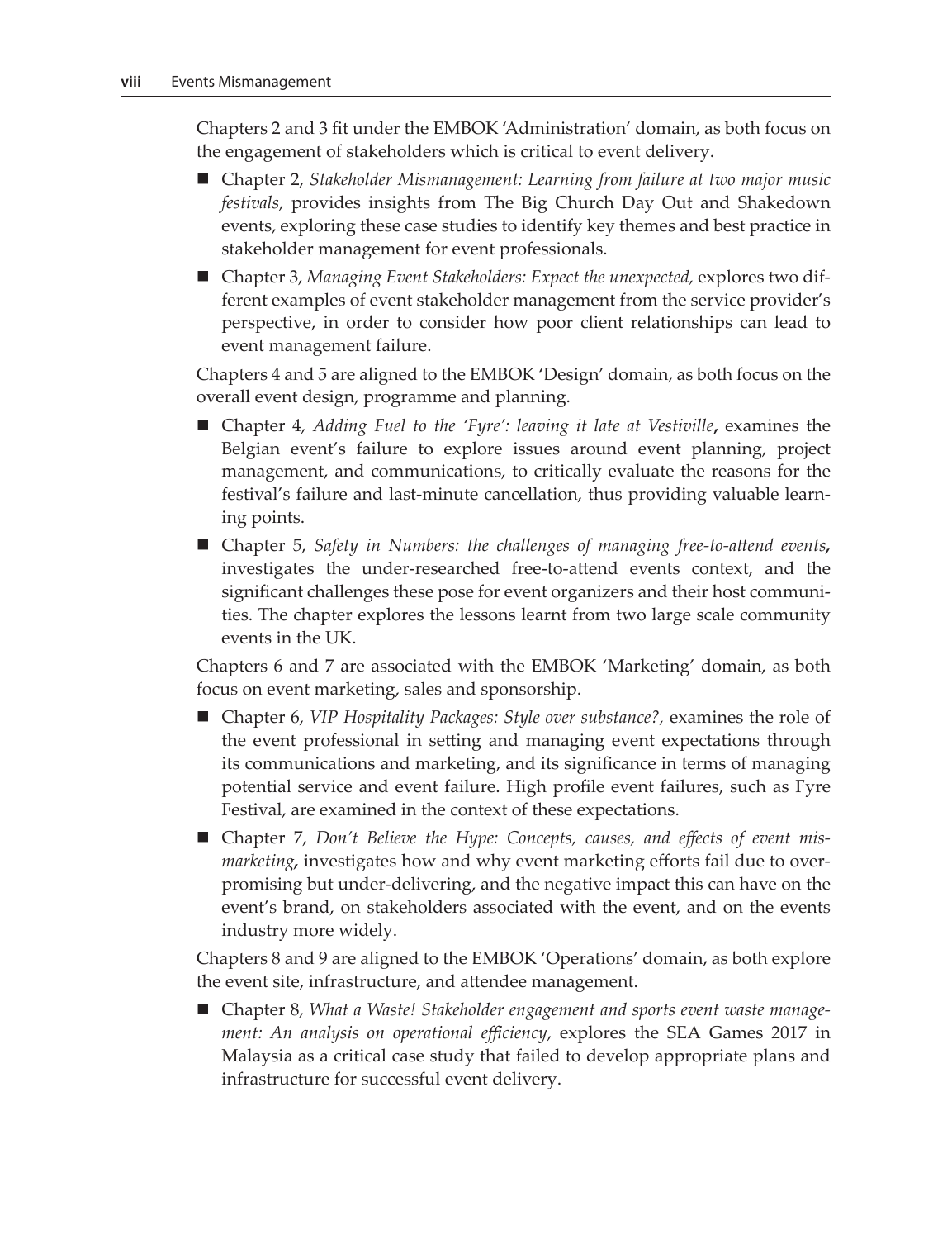<span id="page-8-0"></span>■ Chapter 9, *The Hope and Glory Festival: A festival of failure*, studies the infamous Hope and Glory Festival and its late cancellation due to poor planning and management, and lack of appropriate event infrastructure, hampered by an indifferent festival director.

Chapters 10 and 11 are linked to the EMBOK 'Risk' domain, as both focus on the risk management and health and safety aspects of delivering events effectively and safely for all stakeholders.

- Chapter 10, *Mishap in Macao: Unexpected accidents at motorsport events,* highlights the pivotal role that risk management plays in mitigating potential failures in events. It examines the Macau Grand Prix (China) case study, in the context of risk management and communications failings at a major event.
- Chapter 11, *Running the Risk: Examining the risk management practices surrounding the ill-fated 2011 Kimberley Ultramarathon***,** explores the theoretical concepts pertaining to risk management within events development, and examines these in relation to the staging of the 2011 Kimberley Ultramarathon in Australia.

Through exploring and examining these event failure case studies, in the context of EMBOK domains, we hope that those engaged with events will appreciate the value in learning from failure, in order to better enhance practice.

*Tim Brown, Phil Higson, Lindsey Gaston*

#### **Who is this book for?**

- Event professionals who are keen to develop best practice and learn from how and why events fail.
- Students of event management who are preparing for a career in events or related industries.
- Local, regional, or national government departments involved in developing and managing events.
- Trainers, teachers, and lecturers in the field of events management.
- Academics and researchers exploring the theoretical underpinning of best and poor practice in events, tourism, and hospitality.
- Readers interested in the application of theory to their everyday world.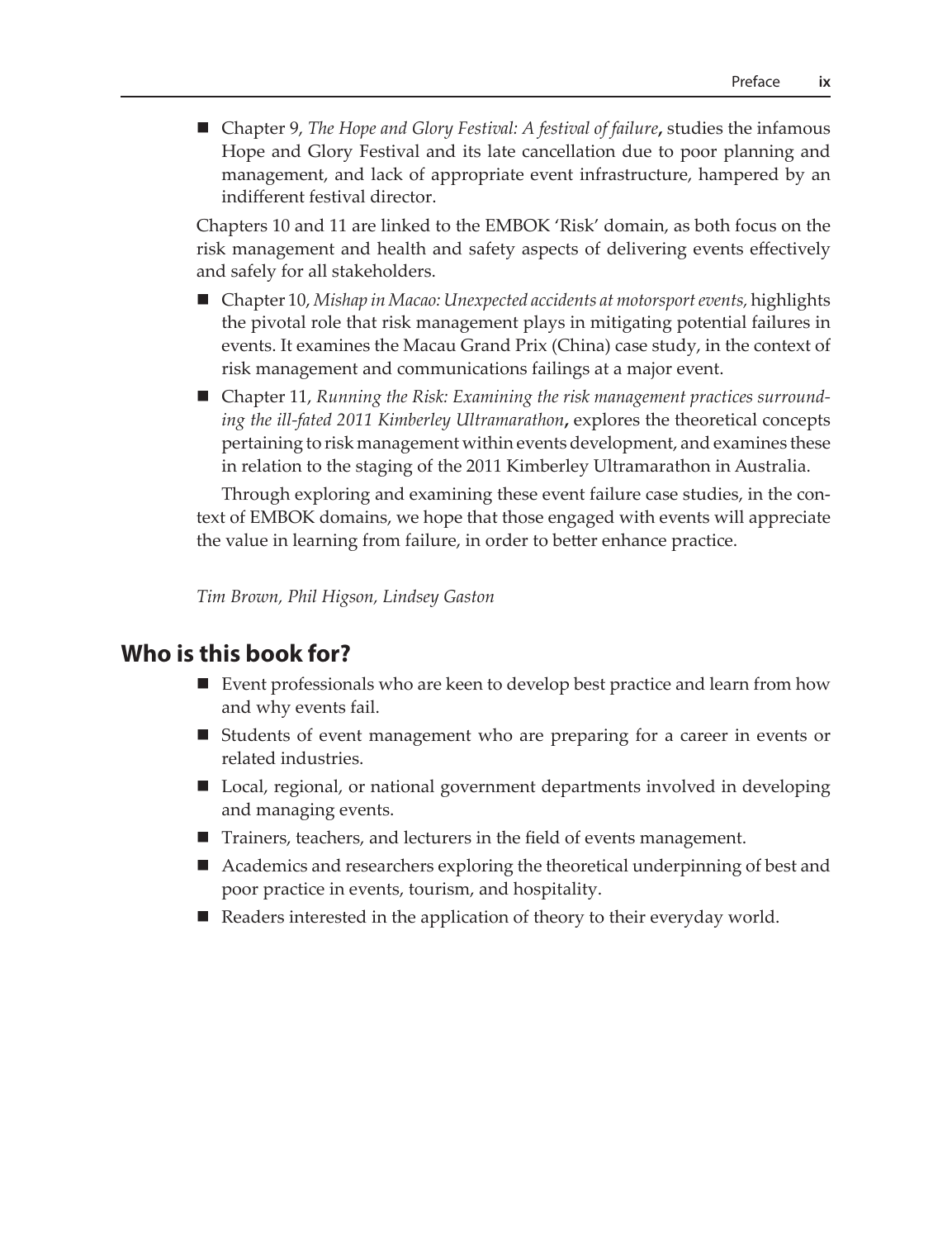## <span id="page-9-0"></span>**Editors and contributors**

## **Editors**

**Dr Tim Brown** is Programme Leader for Events Management at Chester Business School and since 2009 has taught subjects ranging from events operations, logistics of events, and event fundraising. Tim is also the Senior University Teaching Fellow for Chester Business School.

Tim has over 15 years of experience working in the events industry and continues to consult and oversee major events. During Tim's time in the industry, he has delivered hundreds of events regionally, nationally, and internationally. The events he has been involved with range from large-scale conferences, dinners, and award ceremonies to hospitality and charitable events. Some of the biggest events he has delivered include high-profile projects such as the hospitality for the Opening of Capital of Culture, Boodles Nations Cup Tennis, Annual Tourism Awards, MIPIM in Cannes, and the corporate hospitality for 1,500 people at the Paul McCartney 'Liverpool Sound' Concert.

Tim completed his PhD in 2018 and his research focused on charity fundraising events. His research areas include: event planning; event marketing and promotion; charity fundraising events; event evaluation; event budgeting; event safety; event creativity; and virtual events.

**Phil Higson** is a Senior Fellow of the Higher Education Academy and former Head of Tourism and Events Management at Chester Business School. He has authored numerous publications on leadership and management, including *Uncommon Leadership: How to Build Competitive Advantage by Thinking Differently*. Phil has over 40 years experience as a manager, university lecturer, course developer, external examiner, consultant and writer. Recently retired from teaching tourism and events management at Liverpool John Moores University, Phil has worked in several UK universities and consulted or taught in: France, Russia, Hong Kong, Germany, the Netherlands, Myanmar and Malaysia. At present he is finalising his PhD thesis on multiple approaches to management learning.

**Dr Lindsey Gaston** is a sociologist and Senior Lecture of Events Management at Liverpool John Moores University. His research focus embraces gender, sexuality, inclusion and sport. He received his PhD in Social Science and Health from Durham University. Lindsey also holds two Bachelor Degrees is Sociology and Religion from the University of Kansas and a combined Master's Degree in Sociology and American History from Baker University.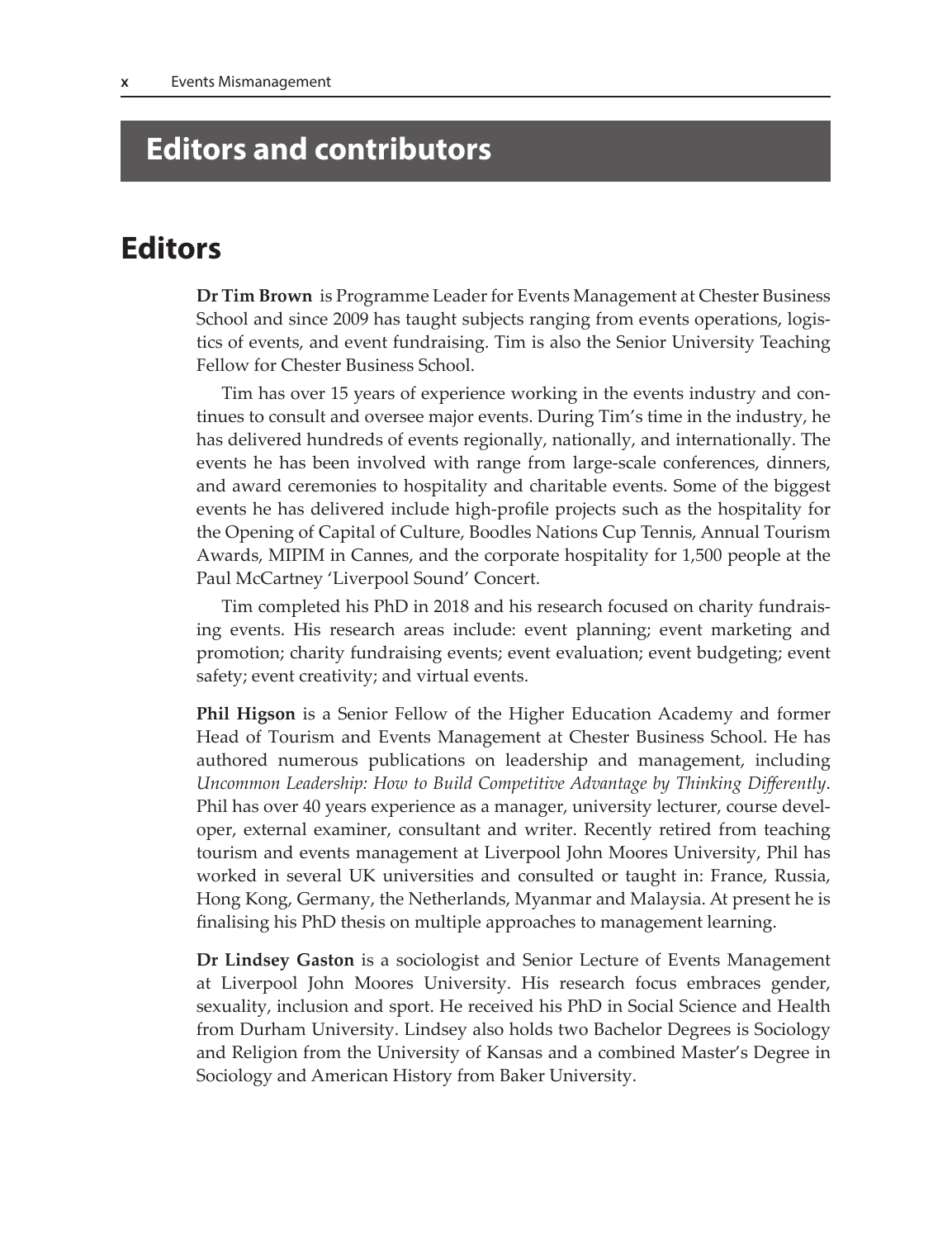## <span id="page-10-0"></span>**Contributors**

**Dr Ubaldino Sequeira Couto** is a researcher in festivals and events based at the Macao Institute for Tourism Studies, China. He read his PhD in festivals and events at Leeds Beckett University in the UK. Ubaldino's research is mainly related to social issues in festivals and events. Ubaldino has also a keen interest in diaspora festivals and sports events.

**Dr Laura Dixon** is a social anthropologist and the Programme Leader of Events Management at Liverpool John Moores University. Her publications to date focus on recognition, cosmopolitanism, gender and sexuality amongst elite British 'lifestyle migrants' in the tourist town of Sitges, in Spain. She is currently working on exploring ideas of spatialisation and temporality in relation to Britons who have recently returned from Spain to the UK.

**Claire Drakeley** is Programme Leader for the BA(Hons) Events Management courses at the University of Northampton. Prior to joining the University Claire was Head of Enterprises & Events for English National Ballet. In 2013, Claire founded Mackerel Sky Events, a creative events agency based in the Southwest, delivering a vast range of event projects including Agile on the Beach, City of Lights and Bloodhound SSC.

Outside of academia, Claire is co-owner of professional ice hockey team, MK Lightning, leading a team of over 100 off-ice volunteers as well as the on-ice players. She also developed and now shares the practice of 80% Awesome, applying Agile principles to real life to find some calm in the chaos!

Claire holds a BSc (Hons) Mathematics and an MBA and is working on several research projects around Agile event management practice and applied game theory, including her PhD exploring high pressure decision making within event production.

**Leila-Jane Edwards** is an Events Management Lecturer on the undergraduate BA (Hons) Events Management and postgraduate MSc Global Meetings and Events Management programmes at University College Birmingham. She has a BSc (Hons) in Hotel and Tourism Management from Sheffield Hallam University, a Postgraduate Certificate and MA in Learning and Teaching in Vocational Subjects from the University of Birmingham. Leila has previously worked for Walt Disney World, Disney Cruise Line and Severn Trent Water. Her research interests include online technologies, event tourism and crisis management. She is a Fellow of the Higher Education Academy.

**Jonathan Fry** is a Lecturer in Business and Management at Aberystwyth University where his main role is to deliver and co-ordinate the Welsh medium provision in the Business School. Originally from Cardiff, Jonathan is an alumnus of Cardiff Metropolitan University, graduating with a BA (Hons) Events Management, PgC Applied Social Research, MPhil and PGCE PcET. In 2012, Jonathan launched his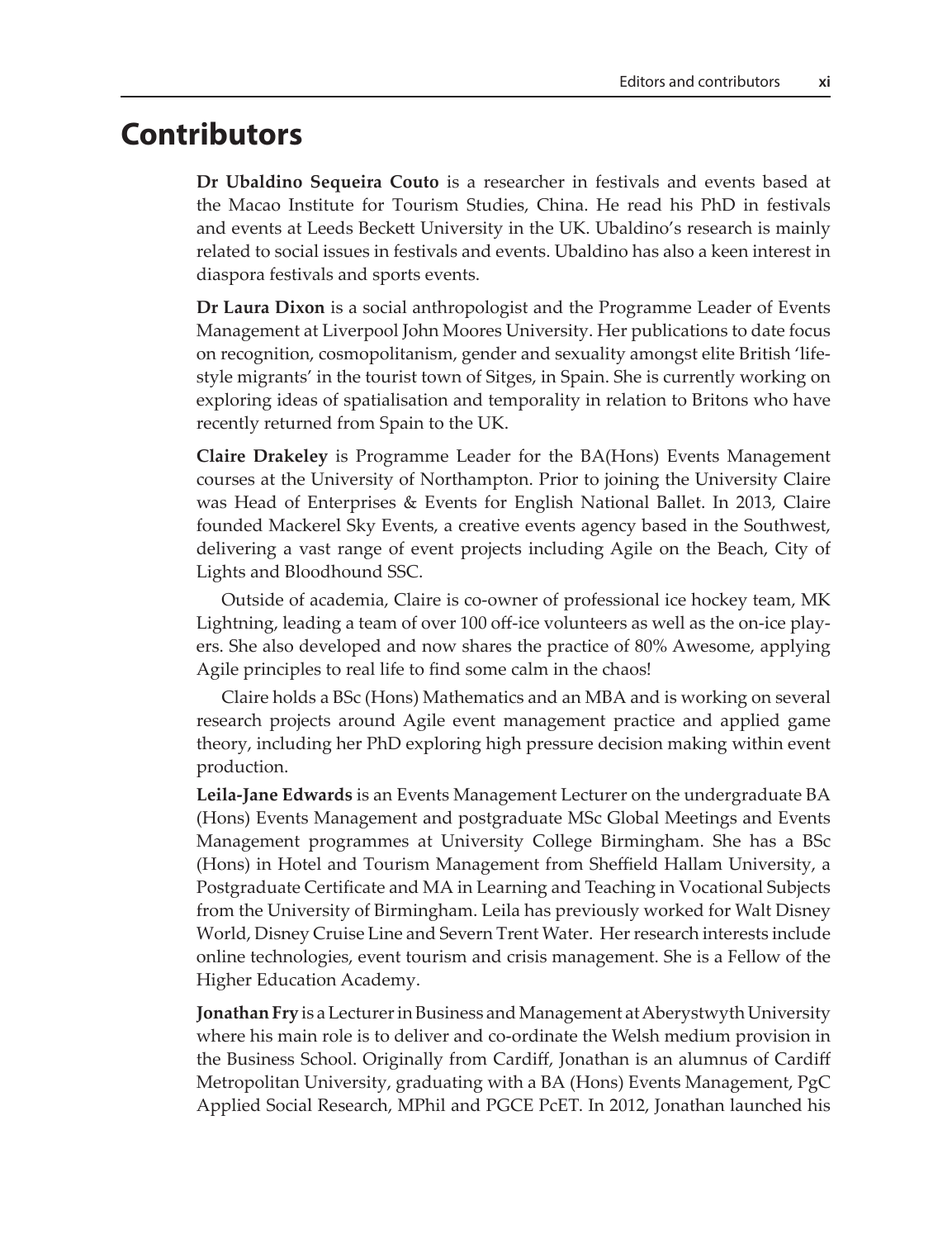<span id="page-11-0"></span>event evaluation business, Event Rater Ltd. The company won the 'Best Digital' award at the Lloyds Bank Enterprise Awards 2014 (Wales and South West England Heat).

Away from academia Jonathan's main interests include following Wales' national rugby team, Cardiff Rugby as well as attending stand-up comedy events and festivals. Jonathan is currently Managing Editor for the *International Journal of Hospitality and Event Management* (IJHEM).

**Joo-Ee Gan** is the Director of Undergraduate Studies at the School of Business, Monash University Malaysia. Her research is socio-legal in nature. Focusing on employment in the hotel sector and sustainable practices in the hotel and tourism industry, her studies evaluate the impact of legal measures. Her research on governance examines tourism and events as vehicles for protecting the environment and advancing the socio-economic well-being of local communities. Prior to joining academia, Joo-Ee was a solicitor specializing in corporate matters, and a legal editor of the *Hong Kong Law Report & Digests*. She is an accredited mediator of the Malaysian Bar Council and is on the Panel of the Malaysian Mediation Centre.

**Steve Jones** has been a highly active practitioner in the event management industry since 2008, when he began work on his first music festival, Shakedown. Growing to a capacity of 20,000 people, the festival became the largest in East Sussex and ran for 5 years. He has also led on marketing campaigns for both Boundary festival and Brighton Pride.

Steve is the Course Leader of Event Management (BA Hons) at BIMM in Brighton, where he started lecturing in 2014, specialising in event logistics and services, festival management, and digital marketing. Steve is also the Managing Director of a nightclub and a bar called Revenge, which have been the largest LGBTQ+ venues on the South Coast for over 30 years. In recent years, he has had academic research published that focuses on safe spaces and mental wellbeing in LGBTQ+ event spaces.

**Tim Kerr** spent two decades working in senior management roles spanning customer service, operational and logistics functions across multiple sectors including aviation and shipping. His first forays into the events space were in the early Noughties and took the form of logistics and services delivery for community-based music festivals. In 2009, he teamed up with friends from the Christian music scene to develop the Big Church Day Out. Billed as the Christian Glastonbury, the event has grown from a one-day music showcase into a four-day cultural, musical, and spiritual celebration that is the largest of its kind in Western Europe. Today, Tim's consultancy business provides events management, market research and communications services to globally renowned publishing brands. He has ghost written books for Olympic Gold Medallists and journalism articles for professional footballers. He spent eight years lecturing on the Event Management degree at BIMM Brighton, specialising in event concept and design and research methods.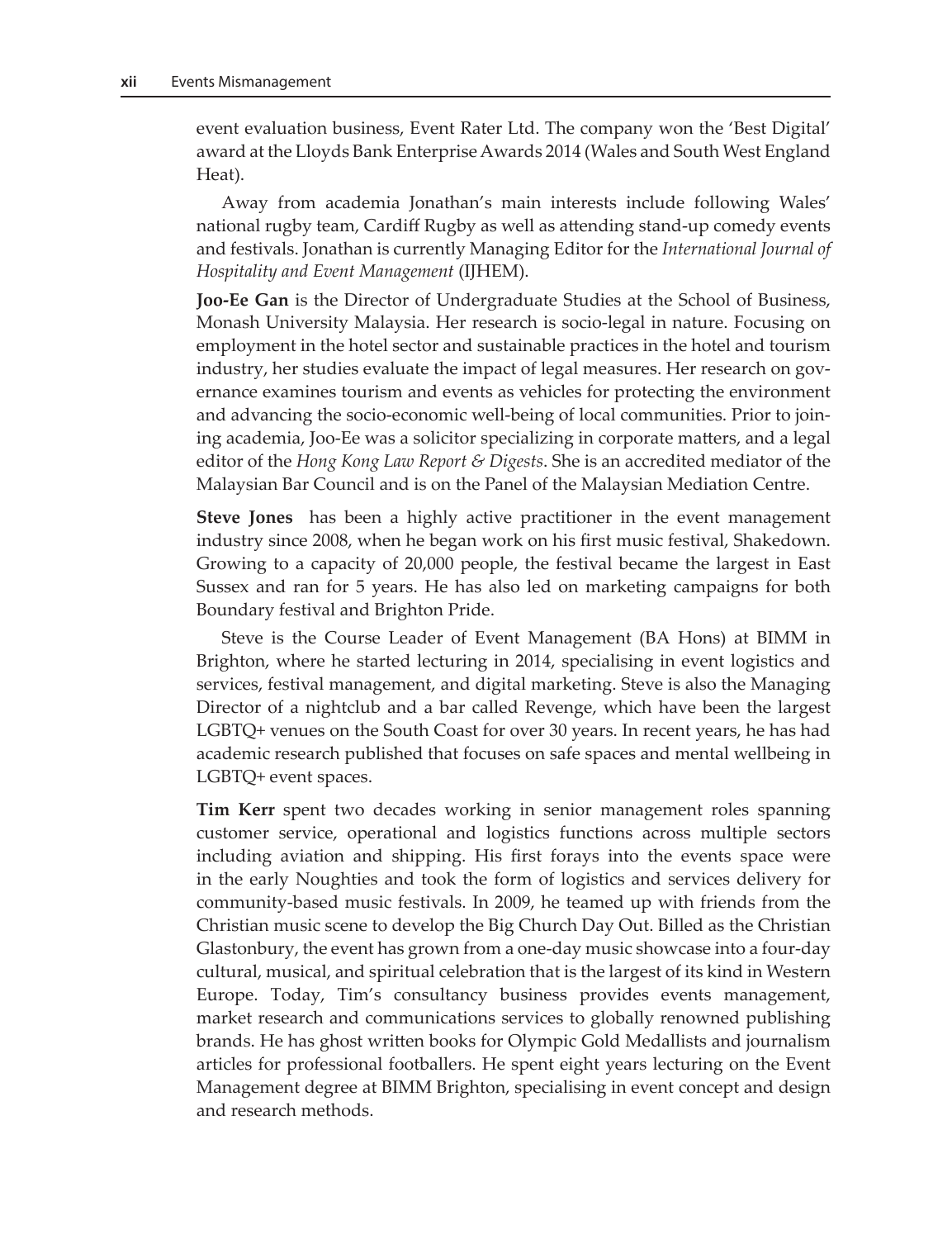<span id="page-12-0"></span>**Dr. Clare Lade** is an experienced lecturer and researcher in the tourism, hospitality, and events discipline. With over 20 years of experience in academic research and university teaching, her research interests include regional and international destination development, dark tourism, gastronomic tourism, and event management. She has presented as an expert in these areas at academic conferences within Australia and internationally and has maintained her connection with industry, leading tourism research projects and industry workshops in conjunction with local, regional, and state tourism organisations. Clare has taught at both an undergraduate and postgraduate level at leading tertiary institutions in Australia and Singapore and is skilled in face-to-face, blended/flipped, WIL, and remote learning techniques and technologies. Clare currently holds a lecturing position at La Trobe University in Melbourne, Australia.

**Dr Weng Si (Clara) Lei** is an Assistant Professor at the Macao Institute for Tourism Studies, China. She received her PhD in International Business from the University of Leeds in the United Kingdom. Prior stepping into academia, Clara worked in the industries for some years and took part mostly in marketing and event management.

**Brian Low** is an Adjunct Associate Professor, Monash University, Malaysia. He was previously on the faculty at Western Sydney University, Australia. He is an editorial board member the *Journal of Business and Industrial Marketing* and *Industrial Marketing Management*. Brian's background includes significant handson business-to-business (B2B) and business-to-government (B2G) marketing management, marketing research and policy management experience.

**Nikki McGavin** is a Development Officer at Heritage and Culture Warwickshire, part of Warwickshire County Council. She was a Lecturer in Events Management at University College Birmingham from 2014 to 2021. She has a BMus (Hons) degree from the University of Huddersfield, a Master's degree in Music Composition from the University of Sussex and a Postgraduate Certificate of Learning and Teaching in Vocational Subjects with distinction from the University of Birmingham.

From 2004 - 2006 Nikki worked at the Barbican Centre, in London. She was Festival Manager, and later Executive Producer, of the Huddersfield Contemporary Music Festival (hcmf//) from 2006 to 2014. Nikki is Co-Director of Out Of The Machine, a global creative arts consultancy. Nikki is a guest lecturer at Bath Spa University and a Fellow of the Higher Education Academy.

**Dr Peter Vlachos's** expertise focuses on the 'experience economy' and its impacts on urban development. His research examines how the live arts and entertainment industries, and the creative and leisure sectors more broadly, can influence place branding, labour mobility, and local and regional economic diversification. Peter began his academic career with degrees in Political Science from the University of Toronto. He worked in several federal and provincial government ministries in Canada, then in a variety of cultural organisations in Canada and the UK. He embarked on his teaching career at City University, London on the